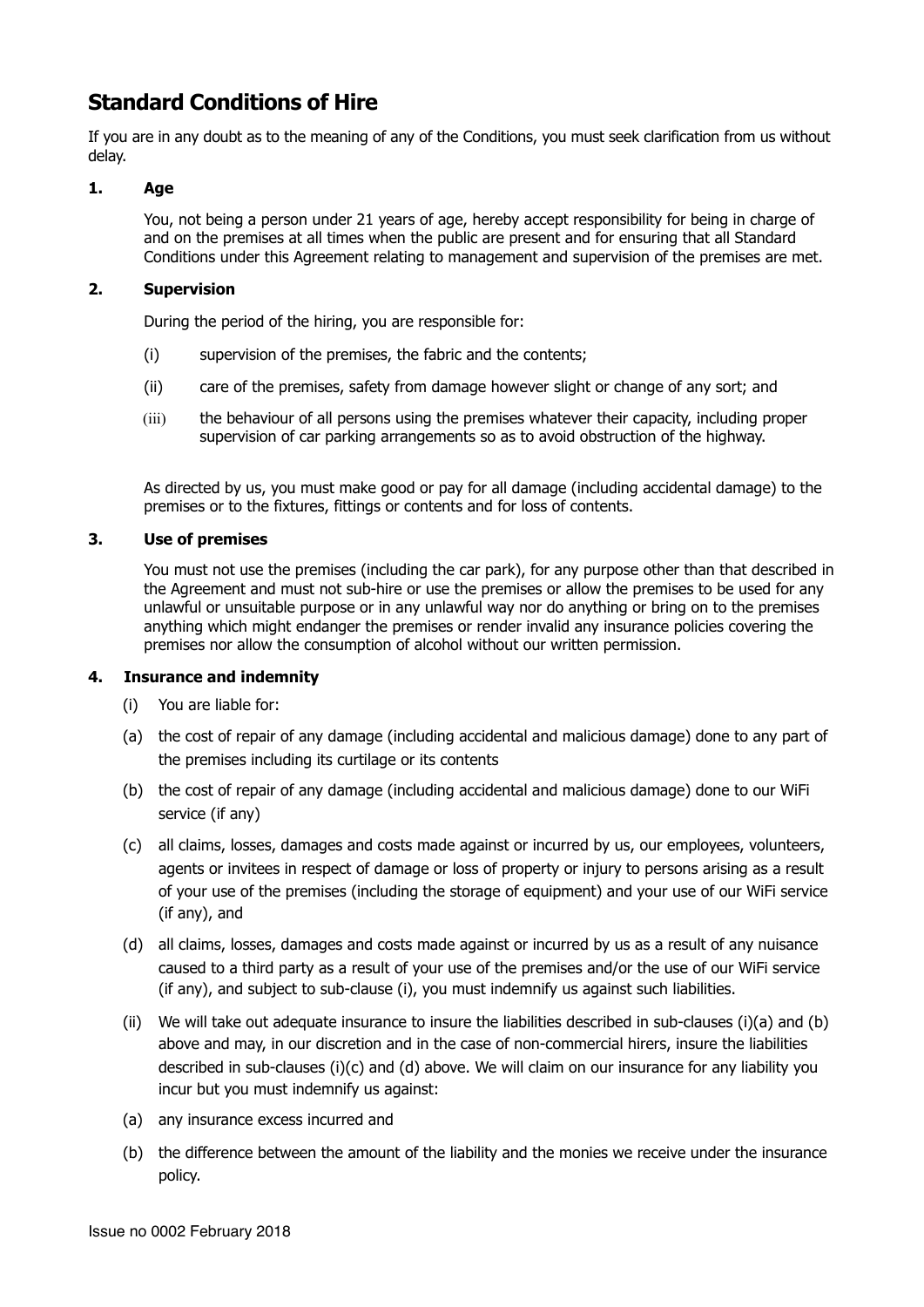(iii) Where we do not insure the liabilities described in sub-clauses (i)(c) and (d) above, you must take out adequate insurance to insure such liability and on demand must produce the policy and current receipt or other evidence of cover to our Hall Secretary. If you fail to produce such policy and evidence of cover, we will cancel this Agreement and re-hire the premises to another hirer.

We are insured against any claims arising out of our own negligence.

## **5. Gaming, betting and lotteries**

You must ensure that nothing is done on or in relation to the premises in contravention of the law relating to gaming, betting and lotteries.

# **6. Music Copyright licensing**

You must ensure that we hold relevant licences under Performing Right Society (PRS) and the Phonographic Performance Licence (PPL) or, where appropriate, you must hold such licence(s).

# **7. Music**

You must have our written permission for performance of live music and the playing of recorded music under the Deregulation Act 2015. This Agreement confers that permission.

# **8. Film**

You must restrict children from viewing age-restricted films classified according to the recommendations of the British Board of Film Classification. You must ensure that you have the appropriate copyright licences for film. This Agreement confers the required permission on you. (The Deregulation Act 2015 requires you to have our written permission to show a film).

# **9. Safeguarding children, young people and vulnerable adults**

You must ensure that any activities for children, young people and other vulnerable adults are only provided by fit and proper persons in accordance with the Safeguarding Vulnerable Groups Act 2006 and any subsequent legislation. When requested, you must provide us with a copy of your Safeguarding Policy and evidence that you have carried out relevant checks through the Disclosure and Barring Service (DBS).

# **10. Public safety compliance**

You must comply with all conditions and regulations made in respect of the premises by the Local Authority, the Licensing Authority, and our fire risk assessment or otherwise, particularly in connection with any event which constitutes regulated entertainment, at which alcohol is sold or provided or which is attended by children. You must also comply with our health and safety policy., a copy of which is on display.

You must call the Fire Service to any outbreak of fire, however slight, and give details to our Hall Secretary.

- (a) The Hirer acknowledges that they have received instruction in the following matters:
	- The action to be taken in event of fire. This includes calling the Fire Brigade and evacuating the hall.
	- The location and use of fire equipment. (Include diagram of location when handing over keys.)
	- Escape routes and the need to keep them clear.
	- Method of operation of escape door fastenings.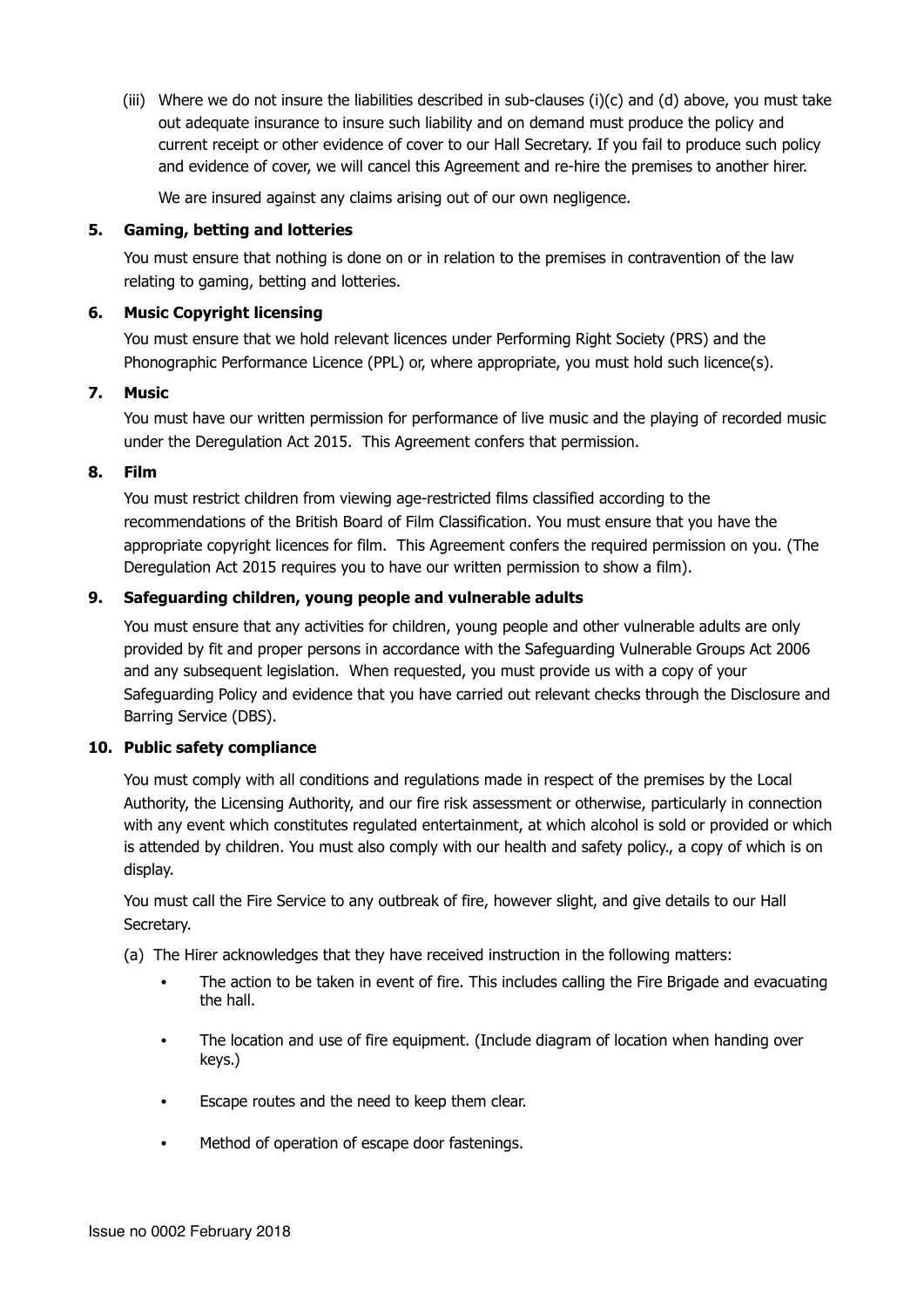- Appreciation of the importance of any fire doors and of closing all fire doors at the time of a fire
- Location of the first aid box.
- (b) In advance of any activity whether regulated entertainment or not the Hirer shall check the following items:
	- That all fire exits are unlocked and panic bolts in good working order.
	- That all escape routes are free of obstruction and can be safely used for instant free public exit
	- That any fire doors are not wedged open.
	- That exit signs are illuminated.
	- That there are no obvious fire hazards on the premises.
	- That emergency lighting supply illuminating all exit signs and routes are turned on during the whole of the time the premises are occupied (if not operated by an automatic mains failure switching device).

#### **11. Noise**

You must ensure that the minimum of noise is made on arrival and departure, particularly late at night and early in the morning. You must, if using sound amplification equipment, make use of any noise limitation device provided at the premises and comply with any other licensing condition for the premises.

#### **12. Drunk and disorderly behaviour and supply of illegal drugs**

You must ensure that in order to avoid disturbing neighbours of the hall and avoid violent or criminal behaviour:

- (i) no one attending the event consumes excessive amounts of alcohol
- (ii) no illegal drugs are brought onto the premises.

Drunk and disorderly behaviour is not permitted either on the premises or in its immediate vicinity. We will ask any person suspected of being drunk, under the influence of drugs or who is behaving in a violent or disorderly way to leave the premises in accordance with the Licensing Act 2003.

#### **13. Food, health and hygiene**

You must, if preparing, serving or selling food, observe all relevant food health and hygiene legislation and regulations. In particular dairy products, vegetables and meat on the premises must be refrigerated and stored in compliance with the Food Temperature Regulations. The premises are provided with a refrigerator and thermometer.

# **14. Electrical appliance safety**

You must ensure that any electrical appliances brought by you to the premises and used there are safe, in good working order, and used in a safe manner in accordance with the Electricity at Work Regulations 1989. Where a residual circuit breaker is provided you must make use of it in the interests of public safety.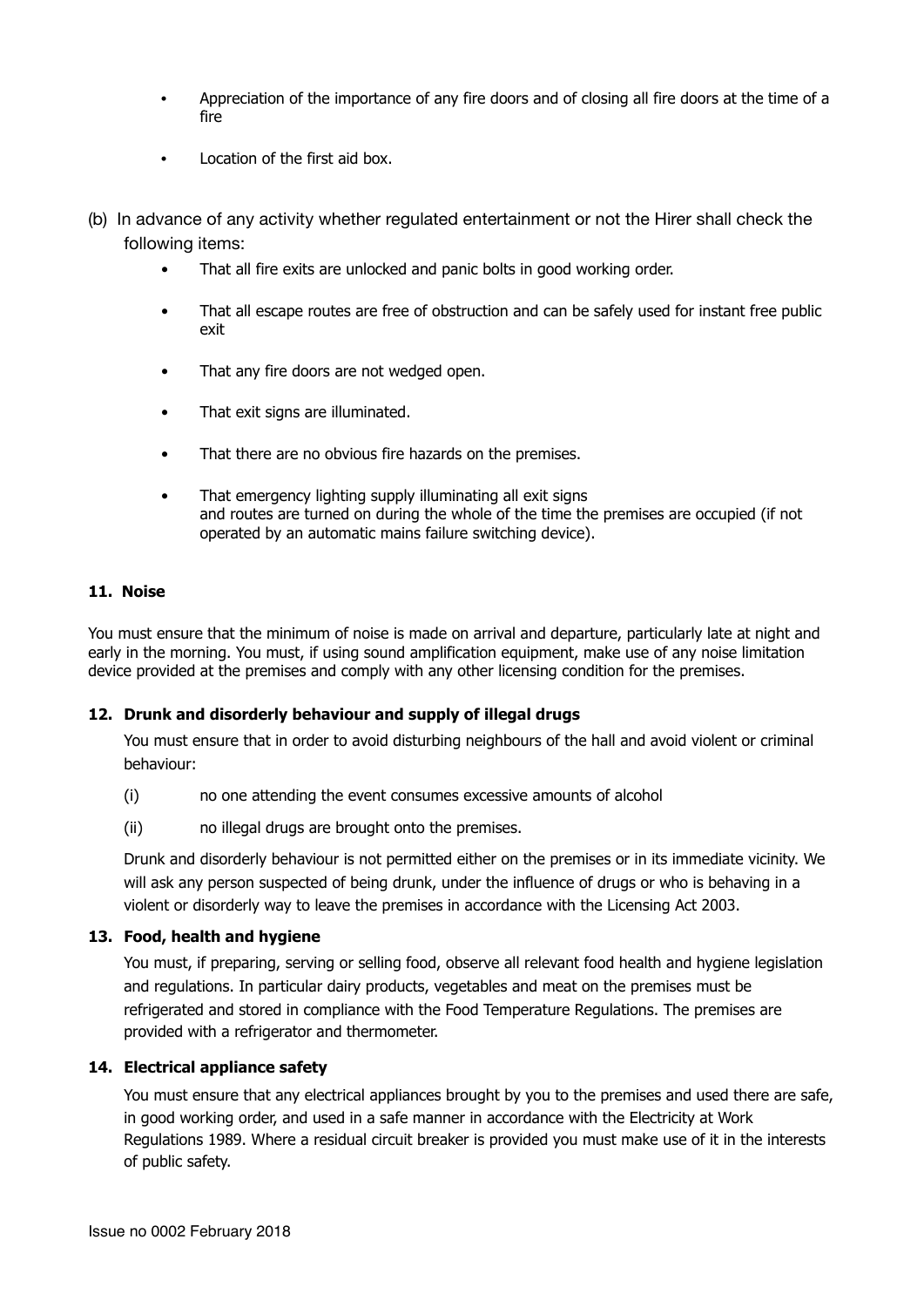# **15. Stored equipment**

Equipment may only be stored at the discretion or permission of the management trustees We accept no responsibility for any stored equipment or other property brought on to or left at the premises and all liability for loss or damage is hereby excluded. All equipment and other property (other than stored equipment) must be removed at the end of each hiring or we will charge fees each day or part of a day at the hire fee per hiring until the same is removed.

We may, at our discretion, dispose of any items referred to below by sale or otherwise on such terms and conditions as we think fit, and charge you any costs we incur in storing and selling or otherwise disposing of the same, in any of the following circumstances:

- (i) your failure either to pay any charges in respect of stored equipment due and payable or to remove the same within seven days after the agreed storage period has ended
- (ii) your failure to dispose of any property brought on to the premises for the purposes of the hiring.

# **16. Smoking**

You must comply with the prohibition of smoking in public places provisions of the Health Act 2006 and regulations made thereunder. We will ask any person who breaches this provision to leave the premises. You must ensure that anyone wishing to smoke does so outside and disposes of cigarette ends, matches etc. in a tidy and responsible manner, so as not to cause a fire.

# **17. Accidents and dangerous occurrences**

You must report to us as soon as possible any failure of our equipment or equipment brought in by you. You must report all accidents involving injury to the public to us as soon as possible and complete the relevant section in our accident book. You must report certain types of accident or injury on a special form to the Incident Contact Centre. Our Hall Secretary will give assistance in completing this form and can provide contact details of the Incident Contact Centre. This is in accordance with the Reporting of Injuries, Diseases and Dangerous Occurrences Regulations 2013 (RIDDOR).

# **18. Explosives and flammable substances**

You must ensure that:

- (i) Highly flammable substances are not brought into, or used in any part of the premises.
- (ii) No internal decorations of a combustible nature (e.g. polystyrene, cotton wool) are erected without our consent.

# **19. Heating**

You must ensure that no unauthorised heating appliances are used on the premises when open to the public without our consent. You must not use portable liquified propane gas (LPG) heating appliances.

# **20. Animals**

You must ensure that Guide dogs, Hearing dogs and assistance dog owners are allowed on the premises.

# **21. Fly posting**

You must not carry out or permit fly posting or any other form of unauthorised advertisements for any event taking place at the premises, and must indemnify and keep indemnified us accordingly against all actions, claims and proceedings arising from any breach of this Condition. If you fail to observe this Condition you may be prosecuted by the local authority.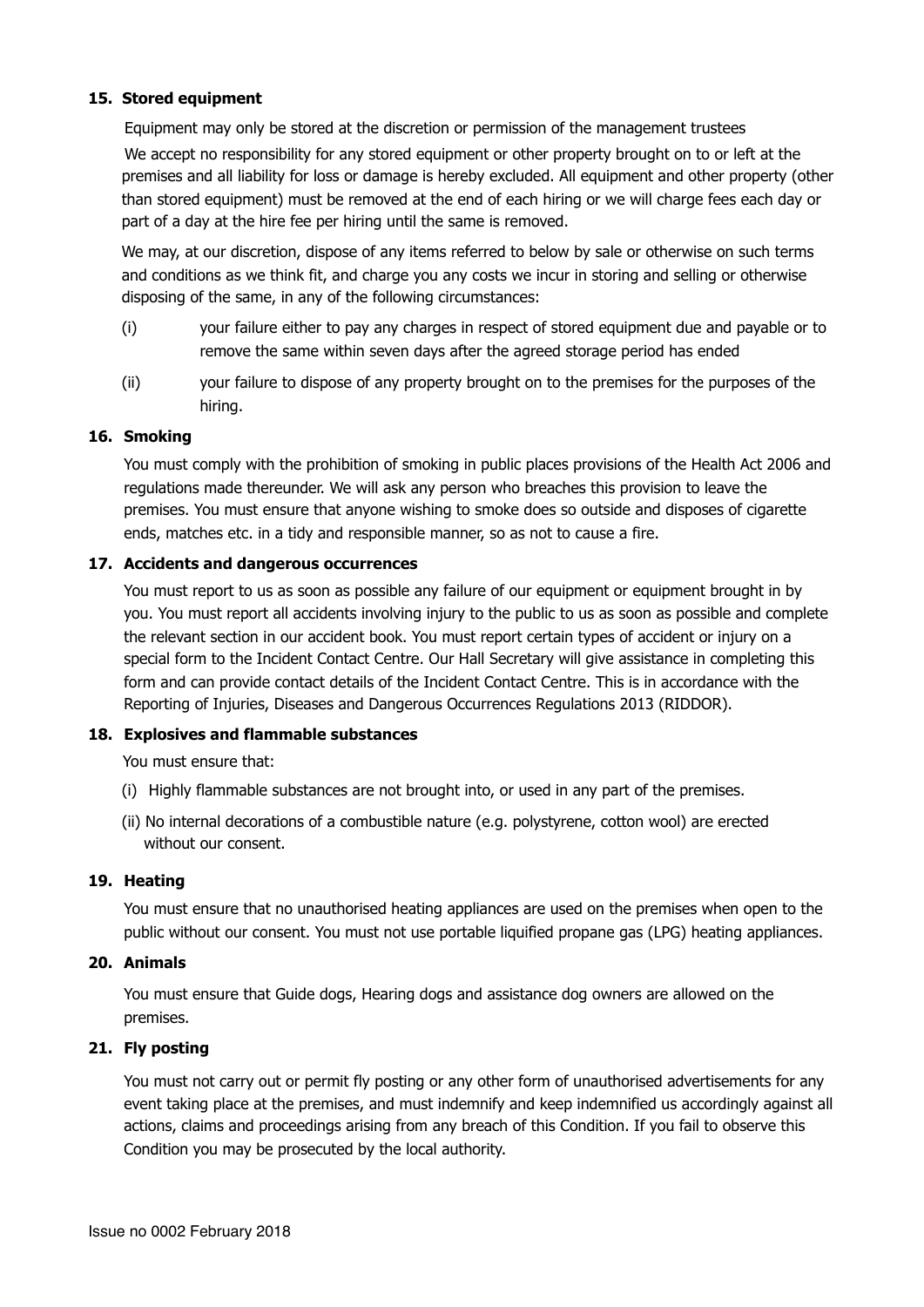# **22. Sale of goods**

You must, if selling goods on the premises, comply with Fair Trading Laws and any code of practice used in connection with such sales. In particular, you must ensure that the total prices of all goods and services are prominently displayed, as must be the organiser's name and address and that any discounts offered are based only on Manufacturers' Recommended Retail Prices.

# **23. WiFi Services**

When using the WiFi service you agree at all times to be bound by the following provisions:

- (i) not to use the WiFi service for any for the following purposes:
- (a) disseminating any unlawful, harassing, libellous, abusive, threatening, harmful, vulgar, obscene or otherwise objectionable material or otherwise breaching any laws;
- (b) transmitting material that constitutes a criminal offence or encourages conduct that constitutes a criminal offence, results in civil liability or otherwise breaches any applicable laws, regulations or code of practice;
- (c) interfering with any other persons use or enjoyment of the WiFi service; or
- (d) making, transmitting or storing electronic copies of material protected by copyright without permission of the owner;
- (ii) to keep any username, password, or any other information which forms part of the WiFi service security procedure confidential and not to disclose it to any third party.

# **24. Termination of the WiFi service**

We have the right to suspend or terminate our wifi service immediately in the event that there is any breach of any of the provisions of these Standard Conditions including without limitation:

- (i) if you use any equipment which is defective or illegal;
- (ii) if you cause any technical or other problems to our WiFi service:
- (iii) if, in our opinion, you are involved in fraudulent or unauthorised use of our WiFi service;
- (iv) if you resell access to our WiFi service; or
- (v) if you use our WiFi service in contravention of the terms of these Standard Conditions.

#### **25. Availability of WiFi Services**

- (i) Although we aim to offer the best WiFi service possible, we make no promise that the WiFi service will meet your requirements. We cannot guarantee that our WiFi service will be fault-free or accessible at all times.
- (ii) It is your responsibility to ensure that any WiFi enabled device used by you is compatible with our WiFi service and is switched on. The availability and performance of our WiFi service is subject to all memory, storage and any other limitations in your device. Our WiFi service is only available to your device when it is within the operating range of the main hall.
- (iii) We are not responsible for data, messages, or pages that you may lose or that become because of the interruptions or performance issues with our WiFi service or wireless communications networks generally. We may impose usage, or service limits, suspend service, or block certain kinds of usage in our sole discretion, to protect other users of our WiFi service. Network speed is no indication of the speed at which your WiFi enabled device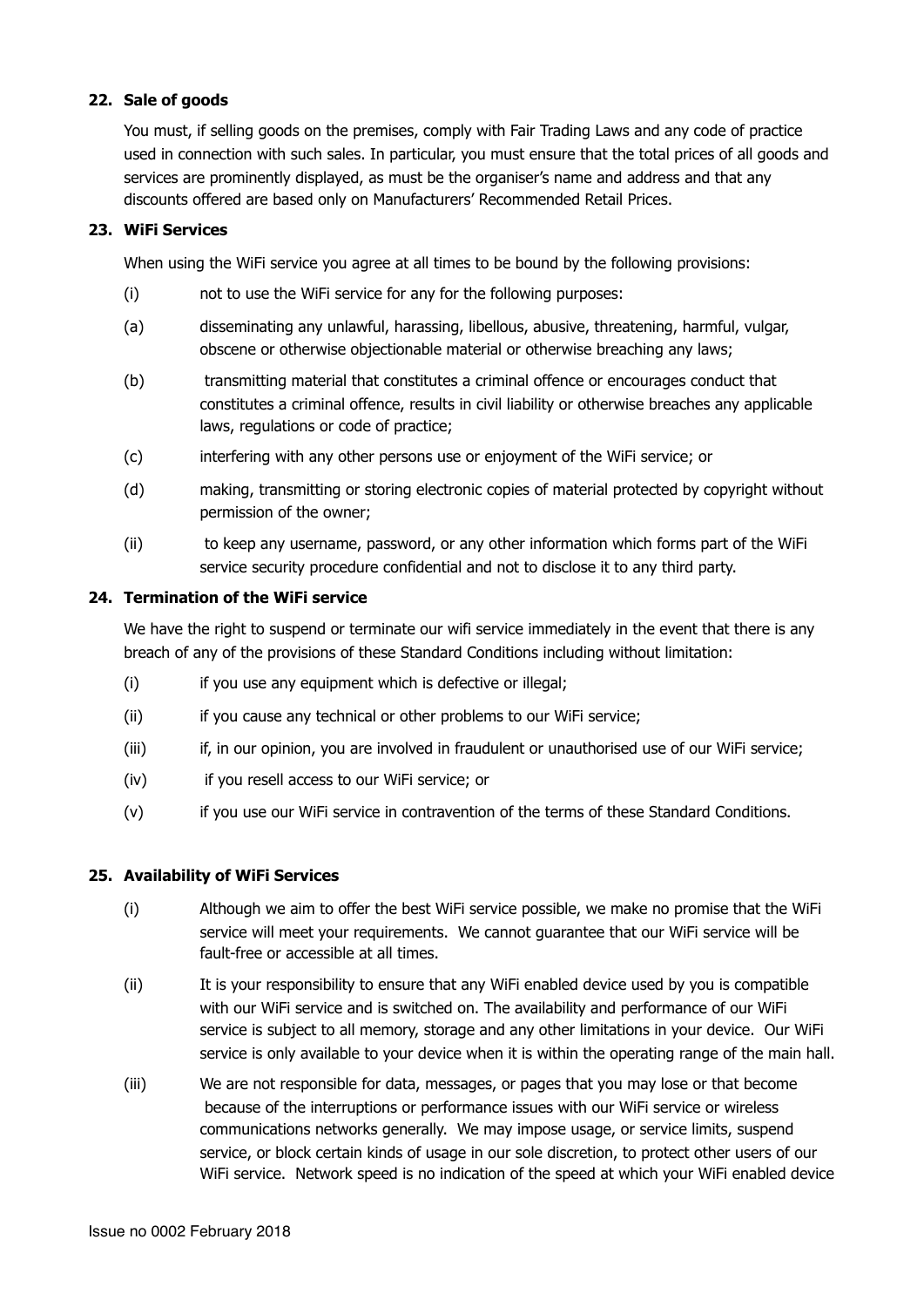or our WiFi service sends or receives data. Actual network speed will vary based on configuration, compression and network congestion.

# **26. Privacy and Data Protection**

- (i) We may collect and store personal data through your use of our WiFi service.
- (ii) We may process all information about you which is provided in relation to our WiFi service in accordance with your legal rights under the Data Protection 1998 and solely for the purposes of offering the WiFi service.
- (iii) By using our WiFi service, you agree to the terms of this clause 26.

 When using the WiFi service the Hirer agrees at all times to be bound by the following provisions:

- (a) not to use the WiFi service for any for the following purposes:
- (i) disseminating any unlawful, harassing ,libellous, abusive, threatening, harmful, vulgar, obscene or otherwise objectionable material or otherwise breaching any laws;
- (ii) transmitting material that constitutes a criminal offence or encourages conduct that constitutes a criminal offence, results in civil liability or otherwise breaches any applicable laws, regulations or code of practice;
- (iii) interfering with any other persons use or enjoyment of the WiFi service; and
- (iv) making, transmitting or storing electronic copies of material protected by copyright without permission of the owner
- (b) to keep any username, password, or any other information which forms part of the WiFi service security procedure confidential and not to disclose it to any third party.

#### **27. Cancellation**

If you wish to cancel the booking within one month of the date of the event and we are able or unable to conclude a replacement booking, the question of payment or repayment of deposit will be at the absolute discretion of the Committee.

Regular hirers are required to give one calendar months written notice of termination of hire, Should this not be forthcoming we reserve the right to charge one months hire fee in lieu of notice

 We reserve the right to suspend or cancel this Agreement by giving you written notice, where possible, in the event of:

- (i) the premises being required for use as a Polling Station for a Parliamentary or Local Government election or by-election;
- (ii) our reasonably considering that (a) such hiring will lead to a breach of licensing conditions, if applicable, or other legal or statutory requirements, or (b) unlawful or unsuitable activities will take place at the premises as a result of this hiring;
- (iii) the premises becoming unfit for your intended use.
- (iiii) an emergency requiring use of the premises as a shelter for the victims of flood, snowstorm, fire, explosion or those at risk from any similar disasters.

 In any such case you will be entitled to a refund of any deposit already paid. However the Management Committee will not be liable to the hirer/hirers agents or any person resorting to the premises for any resulting direct or indirect loss or damages whatsoever., and the hirer is advised that they should provide adequate cover for themselves in advance, in the event of any such claim.